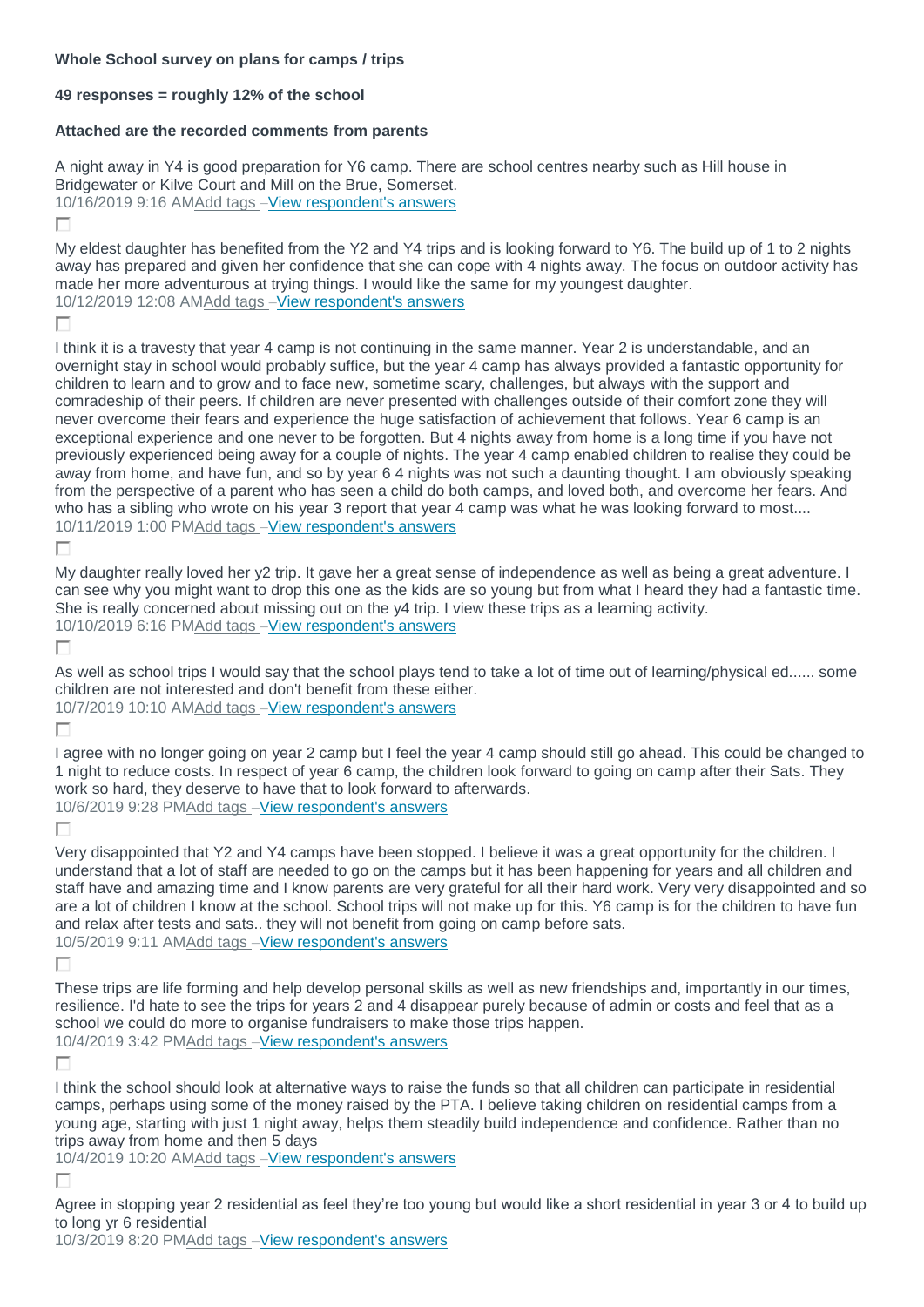No residential trip before y6 makes it a big shock for year 6 pupils. A single overnight at a minimum for y4 would be a good introduction. Distance is not important and just going to the scout facility at Almondsbury or similar would be enough. Understand the issue of cost and need for kids to be away from parents but you could get parents from another year group To volunteer to help. Some of us take kids away with scouts or Similar so have relevant skills. 10/3/2019 3:20 P[MAdd tags](https://www.surveymonkey.com/analyze/cjJ3YjTa7AEe3_2FDkQ_2FcHXYKQTJo4R6B9auVoeCi6opA_3D?tab_clicked=1) –[View respondent's answers](https://www.surveymonkey.com/analyze/cjJ3YjTa7AEe3_2FDkQ_2FcHXYKQTJo4R6B9auVoeCi6opA_3D?tab_clicked=1)

## п

г

Of my 2 children, my eldest thrived on the trips but my younger daughter gets very homesick, so I can totally see how these trips just do not work for everyone and can be traumatic for some children! Plus I always felt sad for those that could not go on the trips. For many other reasons you have outlined, I completely understand and agree with your reasons for these decisions and wholeheartedly agree. I would prefer my child's year 6 trip to be at the end of the school year as she will be more mature to able to cope with this later on in the school year. Many thanks 10/1/2019 10:28 P[MAdd tags](https://www.surveymonkey.com/analyze/cjJ3YjTa7AEe3_2FDkQ_2FcHXYKQTJo4R6B9auVoeCi6opA_3D?tab_clicked=1) –[View respondent's answers](https://www.surveymonkey.com/analyze/cjJ3YjTa7AEe3_2FDkQ_2FcHXYKQTJo4R6B9auVoeCi6opA_3D?tab_clicked=1)

П

When the children go on school trips I would prefer them to be outdoors and involve exercise, fun, teamwork/social interaction. Some linked learning is ok

10/1/2019 1:32 P[MAdd tags](https://www.surveymonkey.com/analyze/cjJ3YjTa7AEe3_2FDkQ_2FcHXYKQTJo4R6B9auVoeCi6opA_3D?tab_clicked=1) –[View respondent's answers](https://www.surveymonkey.com/analyze/cjJ3YjTa7AEe3_2FDkQ_2FcHXYKQTJo4R6B9auVoeCi6opA_3D?tab_clicked=1)

П

Having a one night stay in year 2, then a two night stay in year 4 develops independence early in a safe way. We have found this invaluable in building our children's confidence. To start with a year 6 four night stay would be too much! The children talk about these trips with such delight and anticipation - often for a few years before they go!!! 10/1/2019 7:27 A[MAdd tags](https://www.surveymonkey.com/analyze/cjJ3YjTa7AEe3_2FDkQ_2FcHXYKQTJo4R6B9auVoeCi6opA_3D?tab_clicked=1) –[View respondent's answers](https://www.surveymonkey.com/analyze/cjJ3YjTa7AEe3_2FDkQ_2FcHXYKQTJo4R6B9auVoeCi6opA_3D?tab_clicked=1)

Г

My daughter had a fantastic time at the year 2 camp and really grew in confidence and independence. It was something she had looked forward to since reception! We would like to see this type of experience or similar continue as we think it enriches the learning experience greatly.

9/29/2019 10:29 P[MAdd tags](https://www.surveymonkey.com/analyze/cjJ3YjTa7AEe3_2FDkQ_2FcHXYKQTJo4R6B9auVoeCi6opA_3D?tab_clicked=1) –[View respondent's answers](https://www.surveymonkey.com/analyze/cjJ3YjTa7AEe3_2FDkQ_2FcHXYKQTJo4R6B9auVoeCi6opA_3D?tab_clicked=1)

г

My daughter is in year 4 and has been aware for a long time that the trip is coming up and is extremely excited. The opportunity for her to go away with school friends and feel a sense of independence was a huge turning point for her in year 2 and i feel a trip in year 4 for slightly longer will benefit her further. It also boosted her confidence in a way that no other event or trip has at the school to date. I would consider very carefully the value these trips have to some of the children. It cant be measured!

9/29/2019 9:21 P[MAdd tags](https://www.surveymonkey.com/analyze/cjJ3YjTa7AEe3_2FDkQ_2FcHXYKQTJo4R6B9auVoeCi6opA_3D?tab_clicked=1) –[View respondent's answers](https://www.surveymonkey.com/analyze/cjJ3YjTa7AEe3_2FDkQ_2FcHXYKQTJo4R6B9auVoeCi6opA_3D?tab_clicked=1)

г

We feel quite happy that the Y2 overnight trip has been cancelled as felt quite anxious about it. Very happy with more day trips Also, maybe some learning time at school (ie. a few hours of olympic games, spanish word games, learning games around their topics at the end of term). I would be happy to organise/help with activities at school. 9/29/2019 5:37 P[MAdd tags](https://www.surveymonkey.com/analyze/cjJ3YjTa7AEe3_2FDkQ_2FcHXYKQTJo4R6B9auVoeCi6opA_3D?tab_clicked=1) –[View respondent's answers](https://www.surveymonkey.com/analyze/cjJ3YjTa7AEe3_2FDkQ_2FcHXYKQTJo4R6B9auVoeCi6opA_3D?tab_clicked=1)

П

I think there should be both learning focused as fun trips. 9/29/2019 9:55 A[MAdd tags](https://www.surveymonkey.com/analyze/cjJ3YjTa7AEe3_2FDkQ_2FcHXYKQTJo4R6B9auVoeCi6opA_3D?tab_clicked=1) –[View respondent's answers](https://www.surveymonkey.com/analyze/cjJ3YjTa7AEe3_2FDkQ_2FcHXYKQTJo4R6B9auVoeCi6opA_3D?tab_clicked=1)

П

I think that residential camps are a formative part of every child's life - no matter what the activities they do whilst away (they don't all have to be physical). I have always felt proud that stoke bishop has offered such a range of camps for different year groups. I understand the costs involved can be difficult and the distance long for such a short period of time, but I do feel that overall it is worth it. I think if the school is determined to make these changes it should be fazed, ie no year 2 camp this year and then review year 4 camp next year. I do think that holding year 6 camp in term one is a great idea.

9/28/2019 7:06 A[MAdd tags](https://www.surveymonkey.com/analyze/cjJ3YjTa7AEe3_2FDkQ_2FcHXYKQTJo4R6B9auVoeCi6opA_3D?tab_clicked=1) -[View respondent's answers](https://www.surveymonkey.com/analyze/cjJ3YjTa7AEe3_2FDkQ_2FcHXYKQTJo4R6B9auVoeCi6opA_3D?tab_clicked=1)

г

I think that normal school trips should be linked to learning but the residential 'fun' trips offer something a bit different that won't be found elsewhere and give the children an opportunity to learn to be away from home. Not an option given above but I think that potentially the Year 2 trip could be replaced with a 'camp' as suggested but the Year 4 style trip should continue.

9/27/2019 9:26 P[MAdd tags](https://www.surveymonkey.com/analyze/cjJ3YjTa7AEe3_2FDkQ_2FcHXYKQTJo4R6B9auVoeCi6opA_3D?tab_clicked=1) -[View respondent's answers](https://www.surveymonkey.com/analyze/cjJ3YjTa7AEe3_2FDkQ_2FcHXYKQTJo4R6B9auVoeCi6opA_3D?tab_clicked=1)

П

Thank you for involving us in the decision, a sign of great leadership. Am happy for the Yr2 and yr4 residential trips to be cancelled if something like a camp/sleep over in the school premises could be arranged. 9/27/2019 6:07 P[MAdd tags](https://www.surveymonkey.com/analyze/cjJ3YjTa7AEe3_2FDkQ_2FcHXYKQTJo4R6B9auVoeCi6opA_3D?tab_clicked=1) –[View respondent's answers](https://www.surveymonkey.com/analyze/cjJ3YjTa7AEe3_2FDkQ_2FcHXYKQTJo4R6B9auVoeCi6opA_3D?tab_clicked=1)